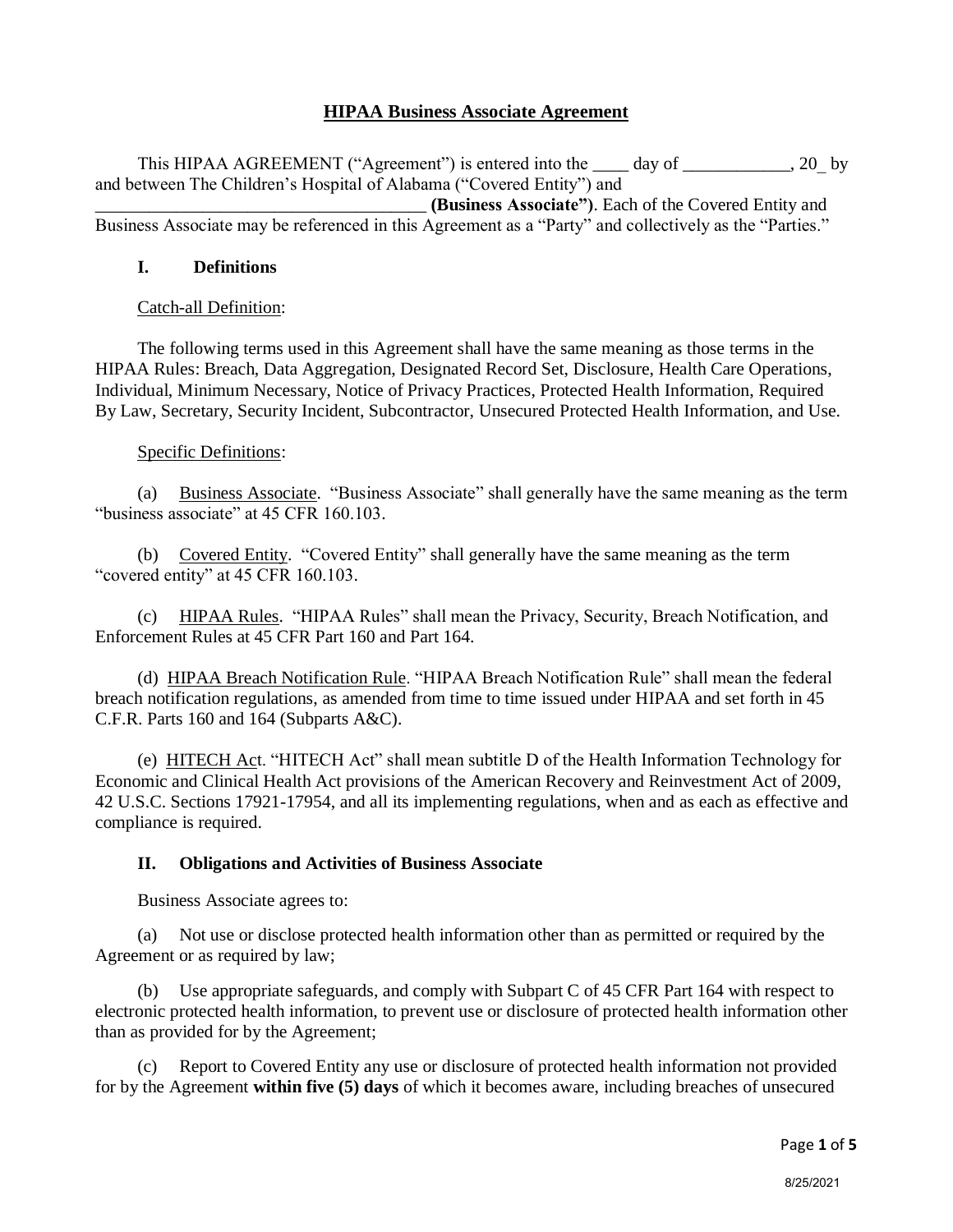protected health information as required at 45 CFR 164.410, and any security incident of which it becomes aware (Refer to Notices Section);

(d) Business Associate agrees to immediately mitigate any harmful effect that is known to Business Associate of a use or disclosure of PHI where Business Associate is in violation of the requirements of this Agreement.

(e) Pursuant to this Agreement, Business Associate agrees to indemnify, defend, and hold harmless Covered Entity from and against any and all claims, actions, damages, losses, liabilities, fines, penalties, costs, and expenses (including without limitation costs of breach notifications, costs of credit monitoring reasonable attorneys' fees) arising out of the failure of Business Associate or Business Associate's agents or employees to comply with any breach of this Agreement, including without limitation failure to comply with applicable HIPAA Rules or applicable state and federal laws and regulations. Business Associate agrees to maintain, at its own cost and expense, insurance coverage as necessary and reasonable to insure itself and its employees and agents in connection with the performance of its duties and responsibilities under this Business Associate Agreement. The obligations of this Provision shall survive the termination of this Agreement.

(f) In accordance with 45 CFR 164.502(e)(1)(ii) and 164.308(b)(2), if applicable, ensure that any subcontractors that create, receive, maintain, or transmit protected health information on behalf of the Business Associate agree to the same restrictions, conditions, and requirements, in writing, that apply to the Business Associate with respect to such Protected Health Information, including, but not limited to the extent that subcontractors create, receive, maintain, or transmit Electronic Protected Health Information on behalf of Business Associate;

(g) Make available protected health information in a designated record set to the "Covered Entity" as necessary to satisfy Covered Entity's obligations under 45 CFR 164.524. The Business associate within five (5) days will provide this information to the Covered Entity and send the individual's request to the Covered Entity to fulfill.

(h) Make any amendment(s) to protected health information in a designated record set as directed or agreed to by the covered entity pursuant to 45 CFR 164.526, or take other measures as necessary to satisfy covered entity's obligations under 45 CFR 164.526. The Business Associate within five (5) days will provide this information to the Covered Entity and send the individual's request to the Covered Entity to fulfill.

(i) Maintain and make available the information required to provide an accounting of disclosures to the Covered Entity as necessary to satisfy Covered Entity's obligations under 45 CFR 164.528. The Business Associate will forward the individual's request to the covered entity and provide the information to the Covered Entity in five (5) days.

(j) To the extent the Business Associate is to carry out one or more of Covered Entity's obligation(s) under Subpart E of 45 CFR Part 164, comply with the requirements of Subpart E that apply to the Covered Entity in the performance of such obligation(s); and

(k) Make its internal practices, books, and records available to the Secretary for purposes of determining compliance with the HIPAA Rules.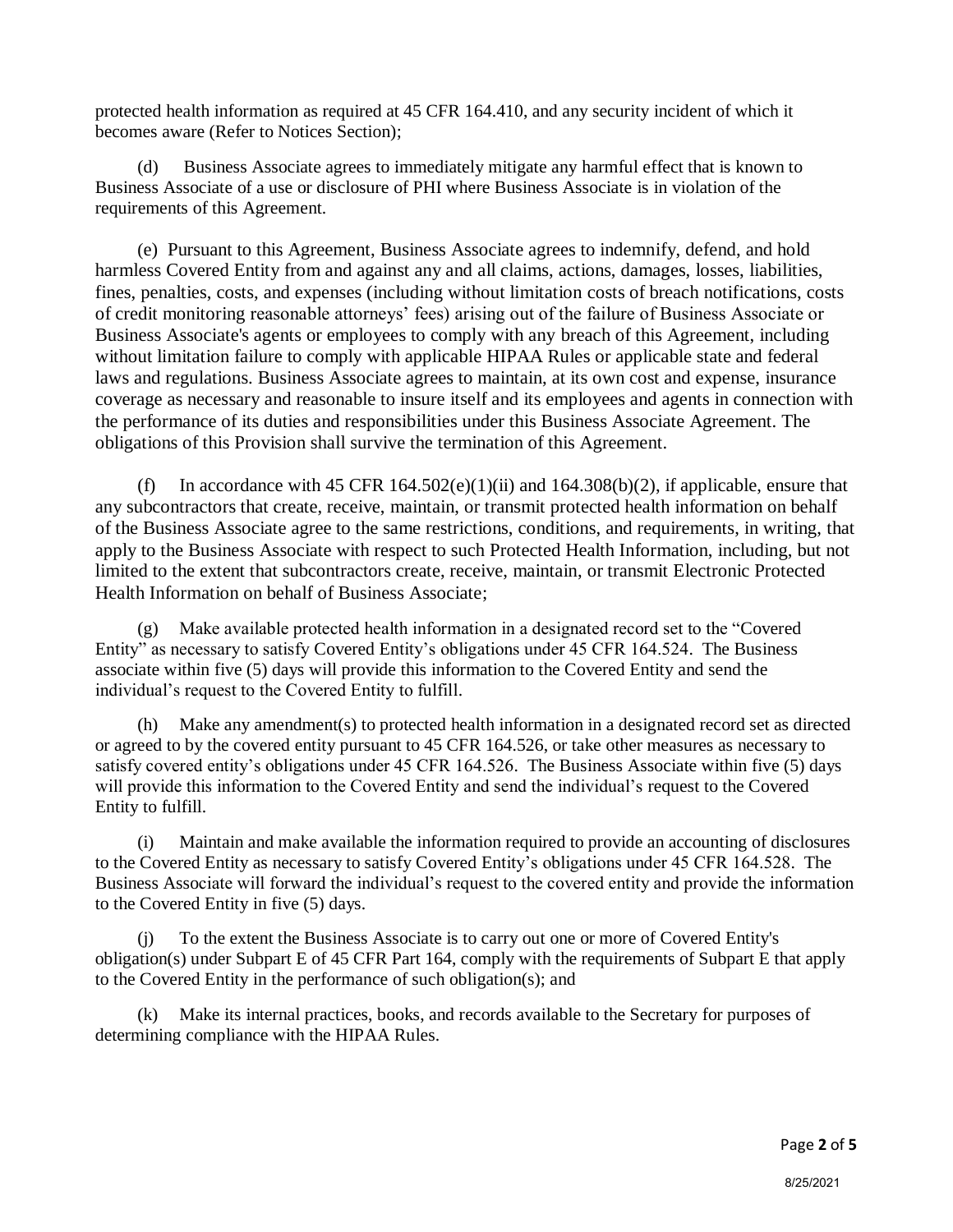# **III. Permitted Uses and Disclosures by Business Associate**

(a) Business Associate may only use or disclose protected health information as necessary to perform services under the Contact. Business Associate is not authorized to de-identify in accordance with 45 CFR 164.514(a)-(c), PHI received by Business Associate by or on behalf of Covered Entity; nor is Business Associate authorized to use de-identified information received from Covered Entity for a purpose not authorized by this Agreement, except with the prior written consent of the Covered Entity

(b) Business Associate may use or disclose protected health information as required by law.

(c) Business Associate agrees to make uses and disclosures and requests for protected health information consistent with covered entity's minimum necessary policies and procedures.

(d) Business Associate may not use or disclose protected health information in a manner that would violate Subpart E of 45 CFR Part 164 if done by Covered Entity except for the specific uses and disclosures set forth below.

(e) Business Associate may use protected health information for the proper management and administration of the Business Associate or to carry out the legal responsibilities of the Business Associate.

(f) Business Associate may disclose protected health information for the proper management and administration of Business Associate or to carry out the legal responsibilities of the Business Associate, provided the disclosures are required by law, or Business Associate obtains reasonable assurances from the person to whom the information is disclosed that the information will remain confidential and used or further disclosed only as required by law or for the purposes for which it was disclosed to the person, and the person notifies Business Associate of any instances of which it is aware in which the confidentiality of the information has been breached.

(g) Business Associate may provide data aggregation services relating to the health care operations of the covered entity.

## **IV. Provisions for Covered Entity to Inform Business Associate of Privacy Practices and Restrictions**

(a) Covered Entity shall notify Business Associate of any limitation(s) in the notice of privacy practices of Covered Entity under 45 CFR 164.520, to the extent that such limitation may affect business associate's use or disclosure of protected health information.

(b) Covered Entity shall notify Business Associate of any changes in, or revocation of, the permission by an individual to use or disclose his or her protected health information, to the extent that such changes may affect Business Associate's use or disclosure of protected health information.

(c) Covered Entity shall notify Business Associate of any restriction on the use or disclosure of protected health information that Covered Entity has agreed to or is required to abide by under 45 CFR 164.522, to the extent that such restriction may affect Business Associate's use or disclosure of protected health information.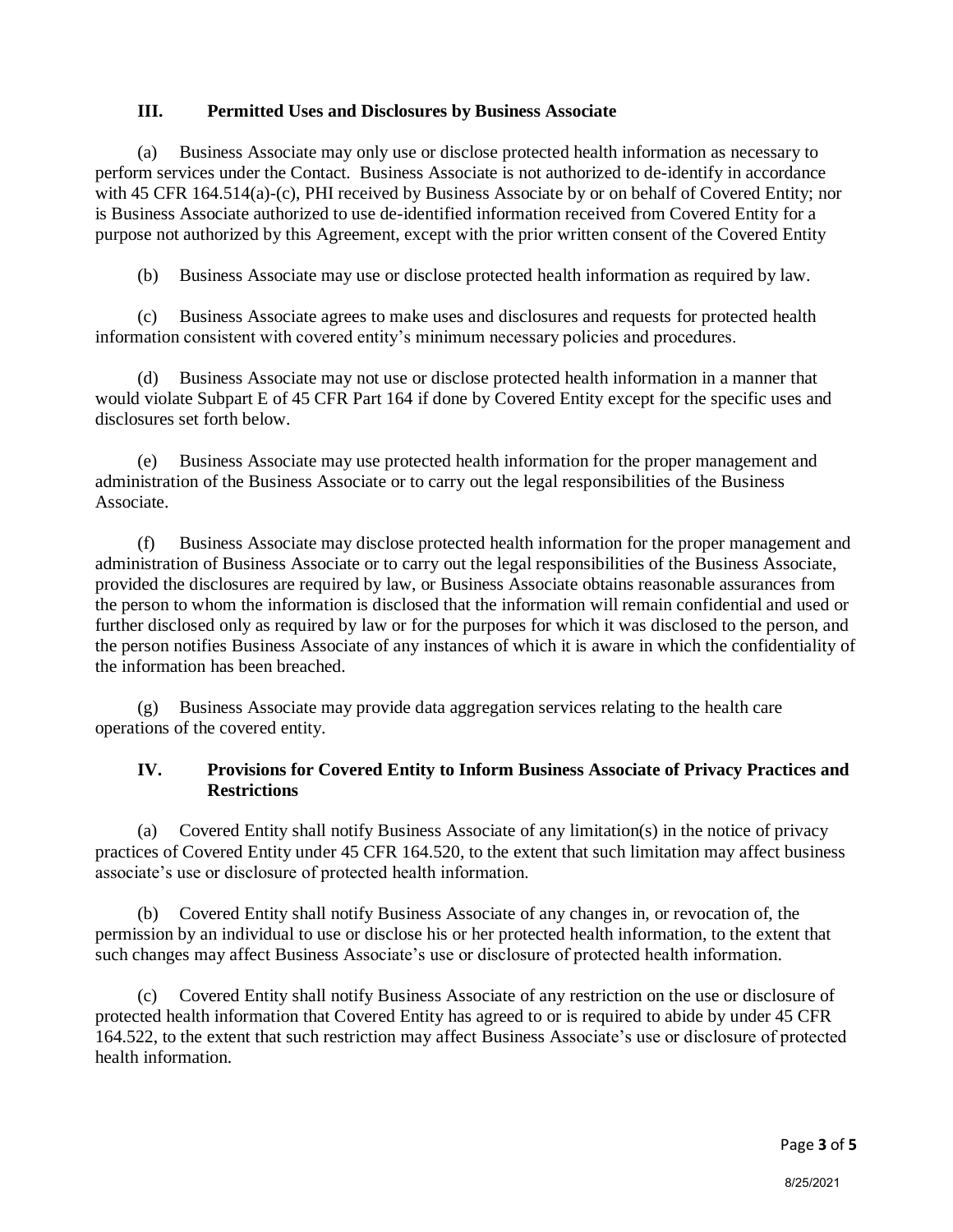# **V. Permissible Requests by Covered Entity**

Covered Entity shall not request Business Associate to use or disclose protected health information in any manner that would not be permissible under Subpart E of 45 CFR Part 164 if done by covered entity. Notwithstanding, Business Associate is permitted to use or disclose protected health information for, and the agreement includes provisions for, data aggregation or management and administration and legal responsibilities of the business associate.

#### **VI. Term and Termination**

(a) Term. The Term of this Agreement shall be effective as of the date of the Contract and shall terminate on the termination of the Contract or on the date Covered Entity terminates for cause as authorized in paragraph (b) of this Section, whichever is sooner.

(b) Termination for Cause. Business Associate authorizes termination of this Agreement by Covered Entity, if Covered Entity determines Business Associate has violated a material term of the Agreement and Business Associate has not cured the breach or ended the violation within the time specified by Covered Entity.

#### (c) Obligations of Business Associate Upon Termination.

Upon termination of this Agreement for any reason, Business Associate shall return to Covered Entity or, if agreed to by Covered Entity, destroy all protected health information received from Covered Entity, or created, maintained, or received by Business Associate on behalf of Covered Entity, that the Business Associate still maintains in any form. Business Associate shall retain no copies of the protected health information. Business Associate is obligated to obtain or ensure the destruction of protected health information created, received, or maintained by subcontractors.

(d) Survival. The obligations of Business Associate under this Section shall survive the termination of this Agreement.

(e) Notices. Any notices required under this Agreement will be send in writing via certified mail; return receipt requested and also via electronic mail.

#### *For Business Associate [Fully Complete ALL Fields]:*

### **Contact Person 1: Contact Person 2: (if applicable)**

| Name:                                                                                                                                                                                                                                                                                                                                                       | Name:        |
|-------------------------------------------------------------------------------------------------------------------------------------------------------------------------------------------------------------------------------------------------------------------------------------------------------------------------------------------------------------|--------------|
| Title:                                                                                                                                                                                                                                                                                                                                                      |              |
|                                                                                                                                                                                                                                                                                                                                                             |              |
| $City:$ State: $Zip:$                                                                                                                                                                                                                                                                                                                                       |              |
| Phone:                                                                                                                                                                                                                                                                                                                                                      | Phone:       |
| $FAX: \begin{tabular}{ c c c } \hline \rule{0.3cm}{.03cm} \rule{0.3cm}{.03cm} \rule{0.3cm}{.03cm} \rule{0.3cm}{.03cm} \rule{0.3cm}{.03cm} \rule{0.3cm}{.03cm} \rule{0.3cm}{.03cm} \rule{0.3cm}{.03cm} \rule{0.3cm}{.03cm} \rule{0.3cm}{.03cm} \rule{0.3cm}{.03cm} \rule{0.3cm}{.03cm} \rule{0.3cm}{.03cm} \rule{0.3cm}{.03cm} \rule{0.3cm}{.03cm} \rule{0.$ |              |
|                                                                                                                                                                                                                                                                                                                                                             | Email:       |
| Website URL:                                                                                                                                                                                                                                                                                                                                                | Website URL: |